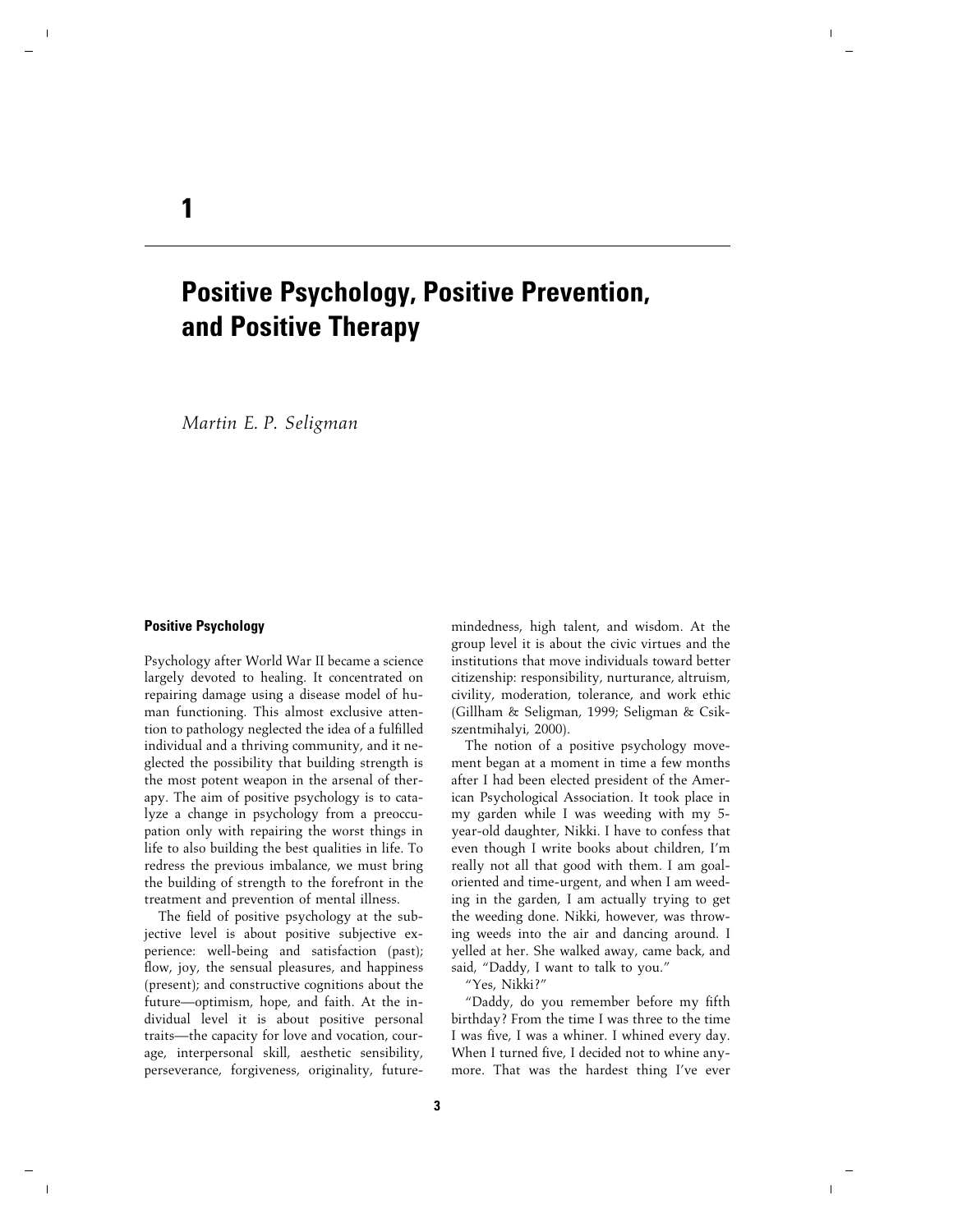done. And if I can stop whining, you can stop being such a grouch."

This was for me an epiphany, nothing less. I learned something about Nikki, something about raising kids, something about myself, and a great deal about my profession. First, I realized that raising Nikki was not about correcting whining. Nikki did that herself. Rather, I realized that raising Nikki was about taking this marvelous skill—I call it "seeing into the soul"—and amplifying it, nurturing it, helping her to lead her life around it to buffer against her weaknesses and the storms of life. Raising children, I realized, is more than fixing what is wrong with them. It is about identifying and nurturing their strongest qualities, what they own and are best at, and helping them find niches in which they can best live out these positive qualities.

As for my own life, Nikki hit the nail right on the head. I was a grouch. I had spent 50 years mostly enduring wet weather in my soul, and the last 10 years being a nimbus cloud in a household of sunshine. Any good fortune I had was probably not due to my grouchiness but in spite of it. In that moment, I resolved to change.

But the broadest implication of Nikki's lesson was about the science and practice of psychology. Before World War II, psychology had three distinct missions: curing mental illness, making the lives of all people more productive and fulfilling, and identifying and nurturing high talent. Right after the war, two events both economic—changed the face of psychology. In 1946, the Veterans Administration was founded, and thousands of psychologists found out that they could make a living treating mental illness. At that time the profession of clinical psychologist came into its own. In 1947, the National Institute of Mental Health (which was based on the American Psychiatric Association's disease model and is better described as the National Institute of Mental Illness) was founded, and academics found out that they could get grants if their research was described as being about pathology.

This arrangement brought many substantial benefits. There have been huge strides in the understanding of and therapy for mental illness: At least 14 disorders, previously intractable, have yielded their secrets to science and can now be either cured or considerably relieved (Seligman, 1994). But the downside was that the other two fundamental missions of psychologymaking the lives of all people better and nurturing genius—were all but forgotten. It was not only the subject matter that altered with funding but also the currency of the theories underpinning how we viewed ourselves. Psychology came to see itself as a mere subfield of the health professions, and it became a victimology. We saw human beings as passive foci: stimuli came on and elicited responses (what an extraordinarily passive word). External reinforcements weakened or strengthened responses, or drives, tissue needs, or instincts. Conflicts from childhood pushed each of us around.

Psychology's empirical focus then shifted to assessing and curing individual suffering. There has been an explosion in research on psychological disorders and the negative effects of environmental stressors such as parental divorce, death, and physical and sexual abuse. Practitioners went about treating mental illness within the disease-patient framework of repairing damage: damaged habits, damaged drives, damaged childhood, and damaged brains.

The message of the positive psychology movement is to remind our field that it has been deformed. Psychology is not just the study of disease, weakness, and damage; it also is the study of strength and virtue. Treatment is not just fixing what is wrong; it also is building what is right. Psychology is not just about illness or health; it also is about work, education, insight, love, growth, and play. And in this quest for what is best, positive psychology does not rely on wishful thinking, self-deception, or hand waving; instead, it tries to adapt what is best in the scientific method to the unique problems that human behavior presents in all its complexity.

### **Positive Prevention**

What foregrounds this approach is the issue of prevention. In the last decade psychologists have become concerned with prevention, and this was the theme of the 1998 American Psychological Association meeting in San Francisco. How can we prevent problems like depression or substance abuse or schizophrenia in young people who are genetically vulnerable or who live in worlds that nurture these problems? How can we prevent murderous schoolyard violence in children who have poor parental su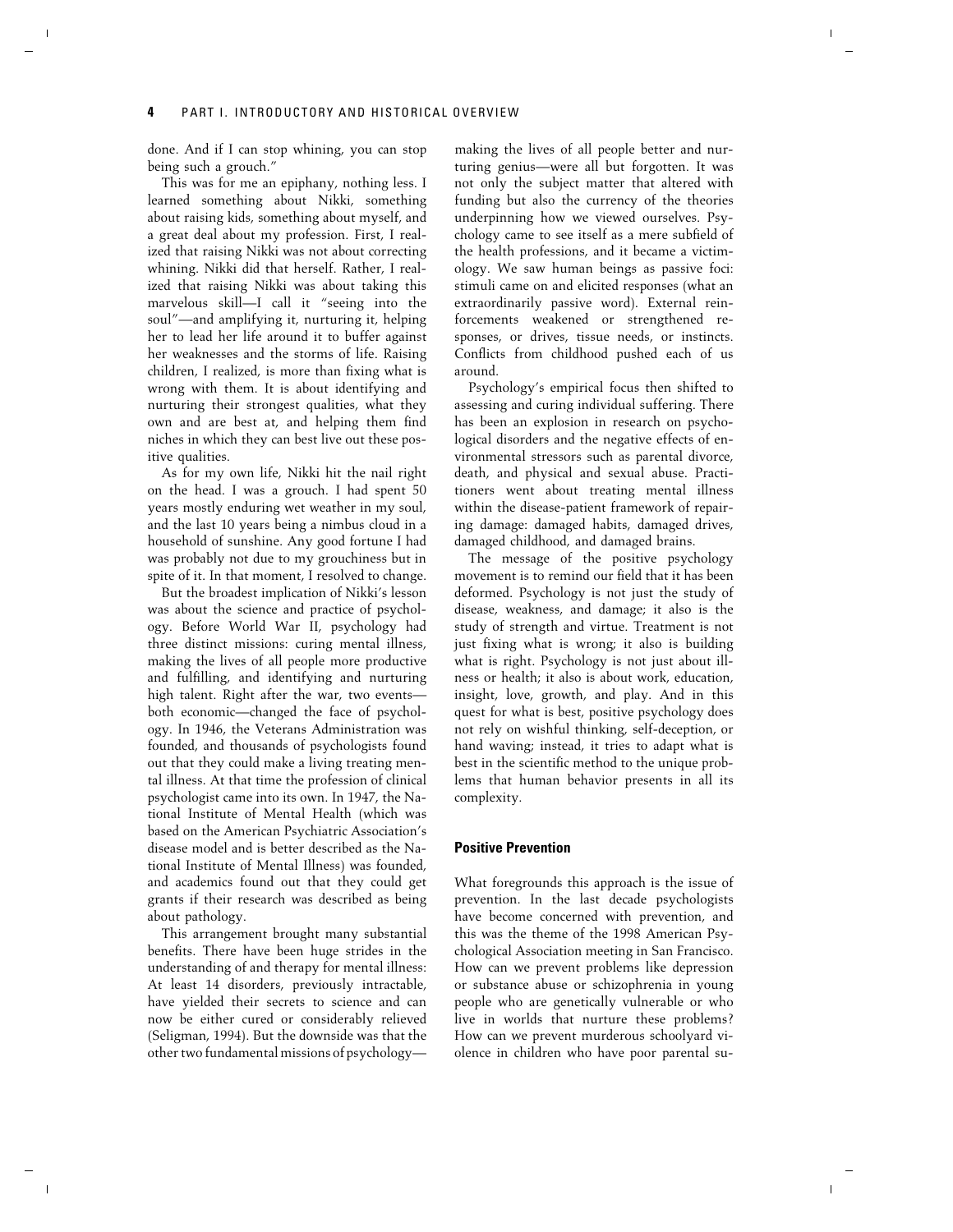pervision, a mean streak, and access to weapons? What we have learned over 50 years is that the disease model does not move us closer to the prevention of these serious problems. Indeed, the major strides in prevention have largely come from a perspective focused on systematically building competency, not correcting weakness.

We have discovered that there are human strengths that act as buffers against mental illness: courage, future-mindedness, optimism, interpersonal skill, faith, work ethic, hope, honesty, perseverance, the capacity for flow and insight, to name several. Much of the task of prevention in this new century will be to create a science of human strength whose mission will be to understand and learn how to foster these virtues in young people.

My own work in prevention takes this approach and amplifies a skill that all individuals possess but usually deploy in the wrong place. The skill is called disputing (Beck, Rush, Shaw, & Emery, 1979), and its use is at the heart of "learned optimism." If an external person, who is a rival for your job, accuses you falsely of failing at your job and not deserving your position, you will dispute him. You will marshal all the evidence that you do your job very well. You will grind the accusations into dust. But if you accuse yourself falsely of not deserving your job, which is just the content of the automatic thoughts of pessimists, you will not dispute it. If it issues from inside, we tend to believe it. So in "learned optimism" training programs, we teach both children and adults to recognize their own catastrophic thinking and to become skilled disputers (Peterson, 2000; Seligman, Reivich, Jaycox, & Gillham, 1995; Seligman, Schulman, DeRubeis, & Hollon, 1999).

This training works, and once you learn it, it is a skill that is self-reinforcing. We have shown that learning optimism prevents depression and anxiety in children and adults, roughly halving their incidence over the next 2 years. I mention this work only in passing, however. It is intended to illustrate the Nikki principle: that building a strength, in this case, optimism, and teaching people when to use it, rather than repairing damage, effectively prevents depression and anxiety. Similarly, I believe that if we wish to prevent drug abuse in teenagers who grow up in a neighborhood that puts them at risk, the effective prevention is not remedial. Rather, it consists of identifying and amplifying the strengths that these teens already have. A teenager who is future-minded, who is interpersonally skilled, who derives flow from sports, is not at risk for substance abuse. If we wish to prevent schizophrenia in a young person at genetic risk, I would propose that the repairing of damage is not going to work. Rather, I suggest that a young person who learns effective interpersonal skills, who has a strong work ethic, and who has learned persistence under adversity is at lessened risk for schizophrenia.

This, then, is the general stance of positive psychology toward prevention. It claims that there is a set of buffers against psychopathology: the positive human traits. The Nikki principle holds that by identifying, amplifying, and concentrating on these strengths in people at risk, we will do effective prevention. Working exclusively on personal weakness and on damaged brains, and deifying the Diagnostic and Statistical Manual (DSM), in contrast, has rendered science poorly equipped to do effective prevention. We now need to call for massive research on human strength and virtue. We need to develop a nosology of human strength the "UNDSM-I", the opposite of *DSM-IV*. We need to measure reliably and validly these strengths. We need to do the appropriate longitudinal studies and experiments to understand how these strengths grow (or are stunted; Vaillant, 2000). We need to develop and test interventions to build these strengths.

We need to ask practitioners to recognize that much of the best work they already do in the consulting room is to amplify their clients' strengths rather than repair their weaknesses. We need to emphasize that psychologists working with families, schools, religious communities, and corporations develop climates that foster these strengths. The major psychological theories now undergird a new science of strength and resilience. No longer do the dominant theories view the individual as a passive vessel "responding" to "stimuli"; rather, individuals now are seen as decision makers, with choices, preferences, and the possibility of becoming masterful, efficacious, or, in malignant circumstances, helpless and hopeless. Science and practice that relies on the positive psychology worldview may have the direct effect of preventing many of the major emotional disorders. It also may have two side effects: making the lives of our clients physically healthier, given all we are learning about the effects of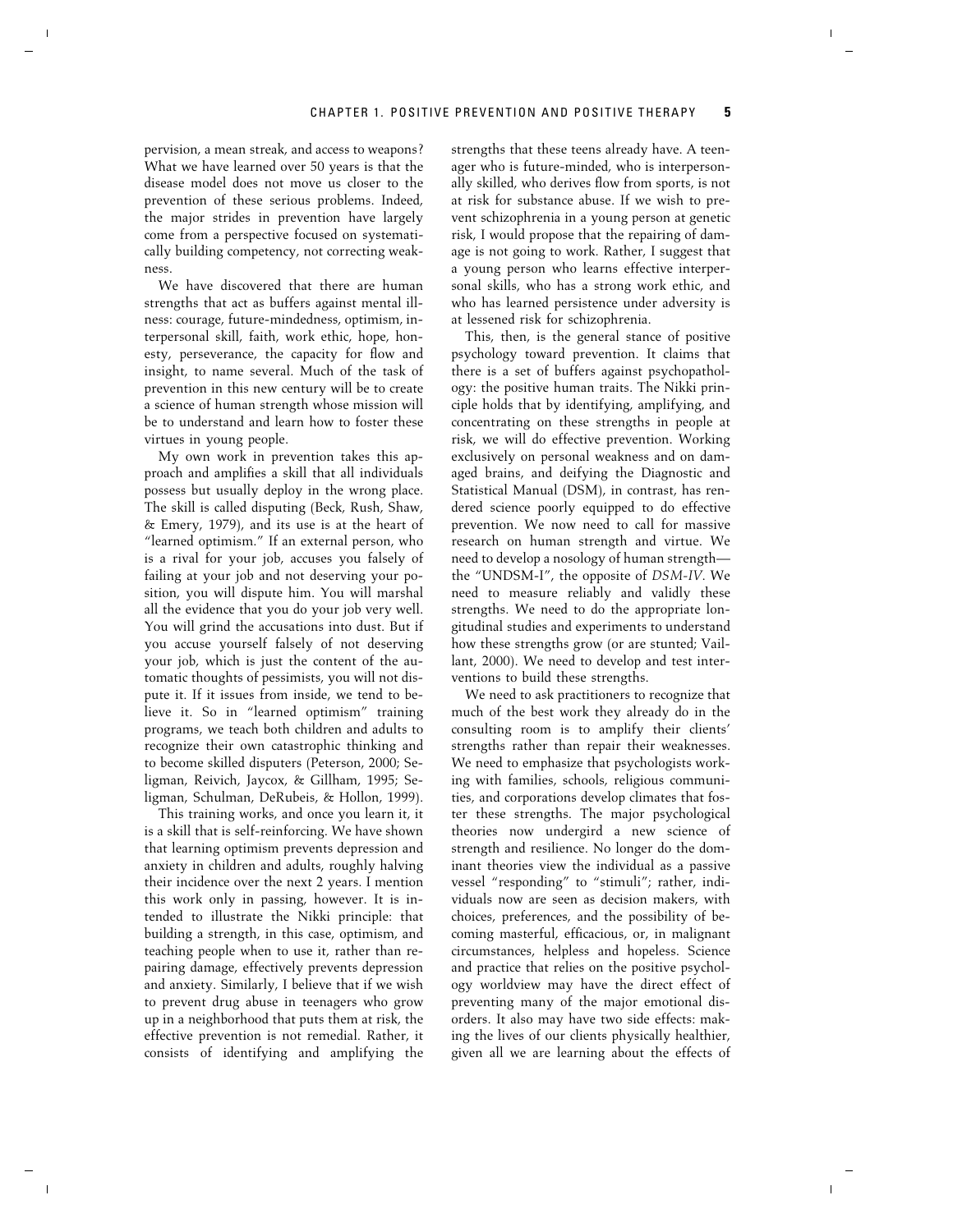mental well-being on the body; and reorienting psychology to its two neglected missions, making normal people stronger and more productive, as well as making high human potential actual.

#### **Positive Therapy**

I am going to venture a radical proposition about why psychotherapy works as well as it does. I am going to suggest that positive psychology, albeit intuitive and inchoate, is a major effective ingredient in therapy as it is now done; if it is recognized and honed, it will become an even more effective approach to psychotherapy. But before doing so, it is necessary to say what I believe about "specific" ingredients in therapy. I believe there are some clear specifics in psychotherapy. Among them are

- Applied tension for blood and injury phobia
- Penile squeeze for premature ejaculation
- Cognitive therapy for panic
- Relaxation for phobia
- Exposure for obsessive-compulsive disorder
- Behavior therapy for enuresis

(My book *What You Can Change and What You Can't* [1994] documents the specifics and reviews the relevant literature.) But specificity of technique to disorder is far from the whole story.

There are three serious anomalies on which present specificity theories of the effectiveness of psychotherapy stub their toes. First, effectiveness studies (field studies of real-world delivery), as opposed to laboratory efficacy studies of psychotherapy, show a substantially larger benefit of psychotherapy. In the *Consumer Reports* study, for example, over 90% of respondents reported substantial benefits, as opposed to about 65% in efficacy studies of specific psychotherapies (Seligman, 1995, 1996). Second, when one active treatment is compared with another active treatment, specificity tends to disappear or becomes quite a small effect. Lester Luborsky's corpus and the National Collaborative Study of Depression are examples. The lack of robust specificity also is apparent in much of the drug literature. Methodologists argue endlessly over flaws in such outcome studies, but they cannot hatchet away the general lack of specificity. The fact is that almost no psychotherapy technique that I can think of (with the

exceptions mentioned previously) shows big, specific effects when it is compared with another form of psychotherapy or drug, adequately administered. Finally, add the seriously large "placebo" effect found in almost all studies of psychotherapy and of drugs. In the depression literature, a typical example, around 50% of patients will respond well to placebo drugs or therapies. Effective specific drugs or therapies usually add another 15% to this, and 75% of the effects of antidepressant drugs can be accounted for by their placebo nature (Kirsch & Sapirstein, 1998).

So why is psychotherapy so robustly effective? Why is there so little specificity of psychotherapy techniques or specific drugs? Why is there such a huge placebo effect?

Let me speculate on this pattern of questions. Many of the relevant ideas have been put forward under the derogatory misnomer *nonspecifics.* I am going to rename two classes of nonspecifics as *tactics* and *deep strategies*. Among the *tactics* of good therapy are

- Attention
- Authority figure
- Rapport
- Paying for services
- Trust
- Opening up
- Naming the problem
- Tricks of the trade (e.g., "Let's pause here," rather than "Let's stop here")

The *deep strategies* are not mysteries. Good therapists almost always use them, but they do not have names, they are not studied, and, locked into the disease model, we do not train our students to use them to better advantage. I believe that the deep strategies are all techniques of positive psychology and that they can be the subject of large-scale science and of the invention of new techniques that maximize them. One major strategy is instilling hope (Snyder, Ilardi, Michael, & Cheavens, 2000). But I am not going to discuss this one now, as it is often discussed elsewhere in the literature on placebo, on explanatory style and hopelessness, and on demoralization (Seligman, 1994).

Another is the "building of buffering strengths," or the Nikki principle. I believe that it is a common strategy among almost all competent psychotherapists to first identify and then help their patients build a large variety of strengths, rather than just to deliver specific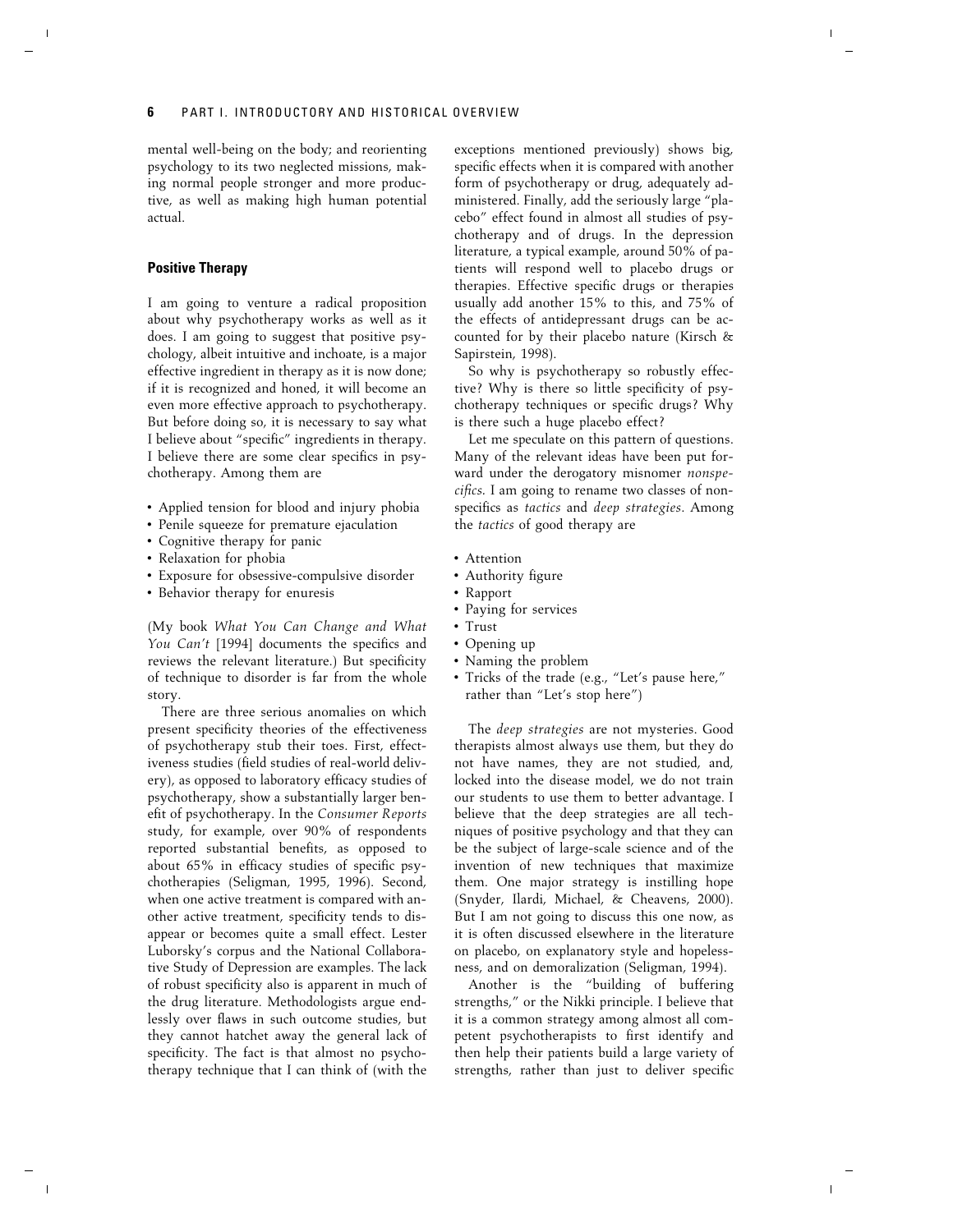damage-healing techniques. Among the strengths built in psychotherapy are

- Courage
- Interpersonal skill
- Rationality
- Insight
- Optimism
- Honesty
- Perseverance
- Realism
- Capacity for pleasure
- Putting troubles into perspective
- Future-mindedness
- Finding purpose

Assume for a moment that the buffering effects of strength-building strategies have a larger effect than the specific "healing" ingredients that have been discovered. If this is true, the relatively small specificity found when different active therapies and different drugs are compared and the massive placebo effects both follow.

One illustrative deep strategy is "narration." I believe that telling the stories of our lives, making sense of what otherwise seems chaotic, distilling and discovering a trajectory in our lives, and viewing our lives with a sense of agency rather than victimhood are all powerfully positive (Csikszentmihalyi, 1993). I believe that all competent psychotherapy forces such narration, and this buffers against mental disorder in just the same way hope does. Notice, however, that narration is not a primary subject of research on therapy process, that we do not have categories of narration, that we do not train our students to better facilitate narration, that we do not reimburse practitioners for it.

The use of positive psychology in psychotherapy exposes a fundamental blind spot in outcome research: The search for empirically validated therapies (EVTs) has in its present form handcuffed us by focusing only on validating the specific techniques that repair damage and that map uniquely into *DSM-IV* categories. The parallel emphasis in managed care organizations on delivering only brief treatments directed solely at healing damage may rob patients of the very best weapons in the arsenal of therapy—making our patients stronger human beings. That by working in the medical model and looking solely for the salves to heal the wounds, we have misplaced much of our science and much of our training. That by embracing the disease model of psychotherapy, we have lost our birthright as psychologists, a birthright that embraces both healing what is weak and nurturing what is strong.

#### **Conclusions**

Let me end this introduction to the *Handbook of Positive Psychology* with a prediction about the science and practice of psychology in the 21st century. I believe that a psychology of positive human functioning will arise that achieves a scientific understanding and effective interventions to build thriving individuals, families, and communities.

You may think that it is pure fantasy, that psychology will never look beyond the victim, the underdog, and the remedial. But I want to suggest that the time is finally right. I well recognize that positive psychology is not a new idea. It has many distinguished ancestors (e.g., Allport, 1961; Maslow, 1971). But they somehow failed to attract a cumulative and empirical body of research to ground their ideas.

Why did they not? And why has psychology been so focused on the negative? Why has it adopted the premise—without a shred of evidence—that negative motivations are authentic and positive emotions are derivative? There are several possible explanations. Negative emotions and experiences may be more urgent and therefore override positive ones. This would make evolutionary sense. Because negative emotions often reflect immediate problems or objective dangers, they should be powerful enough to force us to stop, increase vigilance, reflect on our behavior, and change our actions if necessary. (Of course, in some dangerous situations, it will be most adaptive to respond without taking a great deal of time to reflect.) In contrast, when we are adapting well to the world, no such alarm is needed. Experiences that promote happiness often seem to pass effortlessly. So, on one level, psychology's focus on the negative may reflect differences in the survival value of negative versus positive emotions.

But perhaps we are oblivious to the survival value of positive emotions precisely because they are so important. Like the fish that is unaware of the water in which it swims, we take for granted a certain amount of hope, love, enjoyment, and trust because these are the very conditions that allow us to go on living (Myers, 2000). They are the fundamental conditions of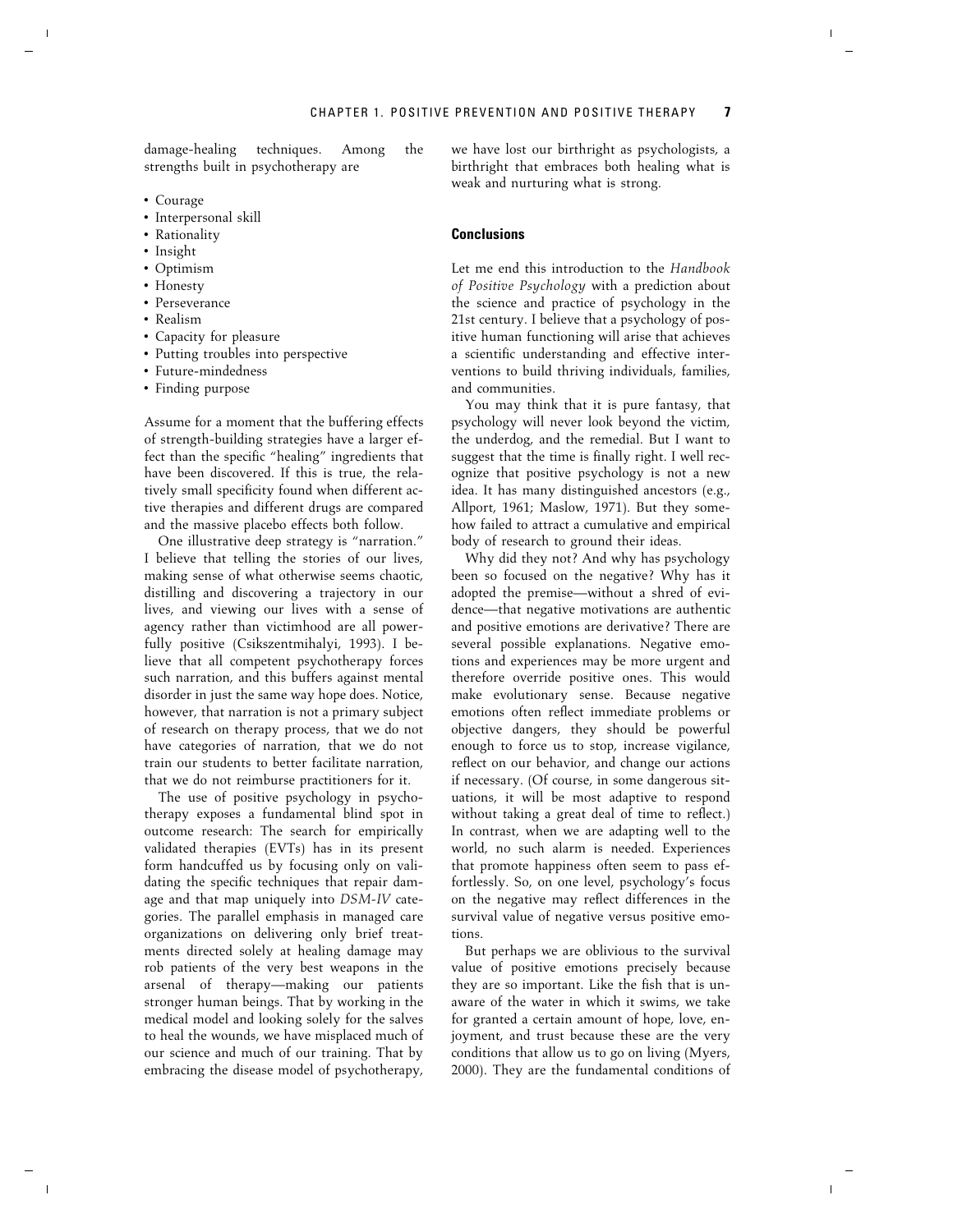existence, and if they are present, any amount of objective obstacles can be faced with equanimity, and even joy. Camus wrote that the foremost question of philosophy is why one should not commit suicide. One cannot answer that question just by curing depression; there must be positive reasons for living as well.

There also are historical reasons for psychology's negative focus. When cultures face military threat, shortages of goods, poverty, or instability, they may most naturally be concerned with defense and damage control. Cultures may turn their attention to creativity, virtue, and the highest qualities in life only when they are stable, prosperous, and at peace. Athens during the 5th century b.c., Florence of the 15th century, and England in the Victorian era are examples of cultures that focused on positive qualities. Athenian philosophy focused on the human virtues: What is good action and good character? What makes life most worthwhile? Democracy was born during this era. Florence chose not to become the most important military power in Europe but to invest its surplus in beauty. Victorian England affirmed honor, discipline, and duty as important human virtues.

I am not suggesting that our culture should now erect an aesthetic monument. Rather, I believe that our nation—wealthy, at peace, and stable—provides a similar world historical opportunity. We can choose to create a scientific monument—a science that takes as its primary task the understanding of what makes life worth living. Such an endeavor will move the whole of social science away from its negative bias. The prevailing social sciences tend to view the authentic forces governing human behavior as self-interest, aggressiveness, territoriality, class conflict, and the like. Such a science, even at its best, is by necessity incomplete. Even if utopianly successful, it would then have to proceed to ask how humanity can achieve what is best in life.

I predict that in this new century positive psychology will come to understand and build those factors that allow individuals, communities, and societies to flourish. Such a science will not need to start afresh. It requires for the most part just a refocusing of scientific energy. In the 50 years since psychology and psychiatry became healing disciplines, they have developed a highly useful and transferable science of mental illness. They have developed a taxonomy, as well as reliable and valid ways of measuring such fuzzy concepts as schizophrenia, anger,

and depression. They have developed sophisticated methods—both experimental and longitudinal—for understanding the causal pathways that lead to such undesirable outcomes. Most important, they have developed pharmacological and psychological interventions that have moved many of the mental disorders from "untreatable" to "highly treatable" and, in a couple of cases, "curable." These same methods, and in many cases the same laboratories and the next two generations of scientists, with a slight shift of emphasis and funding, will be used to measure, understand, and build those characteristics that make life most worth living. As a side effect of studying positive human traits, science will learn how to better treat and prevent mental, as well as some physical, illnesses. As a main effect, we will learn how to build the qualities that help individuals and communities not just endure and survive but also flourish.

*Acknowledgment* This research was supported by grants MH19604 and MH52270 from the National Institute of Mental Health. Please send reprint requests to Dr. M. E. P Seligman, Department of Psychology, University of Pennsylvania, 3815 Walnut Street, Philadelphia, PA 19104, or e-mail (seligman@psych. upenn.edu). This chapter draws heavily on Seligman and Csikszentmihalyi (2000).

#### *References*

- Allport, G. W. (1961). *Pattern and growth in personality*. New York: Holt, Rinehart, & Winston.
- Beck, A., Rush, J., Shaw, B., & Emery, G. (1979). *Cognitive therapy*. New York: Guilford.
- Csikszentmihalyi, M. (1993). *The evolving self*. New York: HarperCollins.
- Gillham, J. E., & Seligman, M. E. P. (1999). Footsteps on the road to positive psychology. *Behaviour Research and Therapy, 37*, S163–S173.
- Kirsch, I., & Sapirstein, G. (1998). Listening to Prozac but hearing placebo: A meta-analysis of antidepressant medication. *Prevention & Treatment*, 1, Article 0002a, posted June 26, 1998. http://journals.apa.org/prevention/volume1.
- Maslow, A. (1971). *The farthest reaches of human nature*. New York: Viking.
- Myers, D. G. (2000). The funds, friends, and faith of happy people. *American Psychologist, 55*, 56– 67.